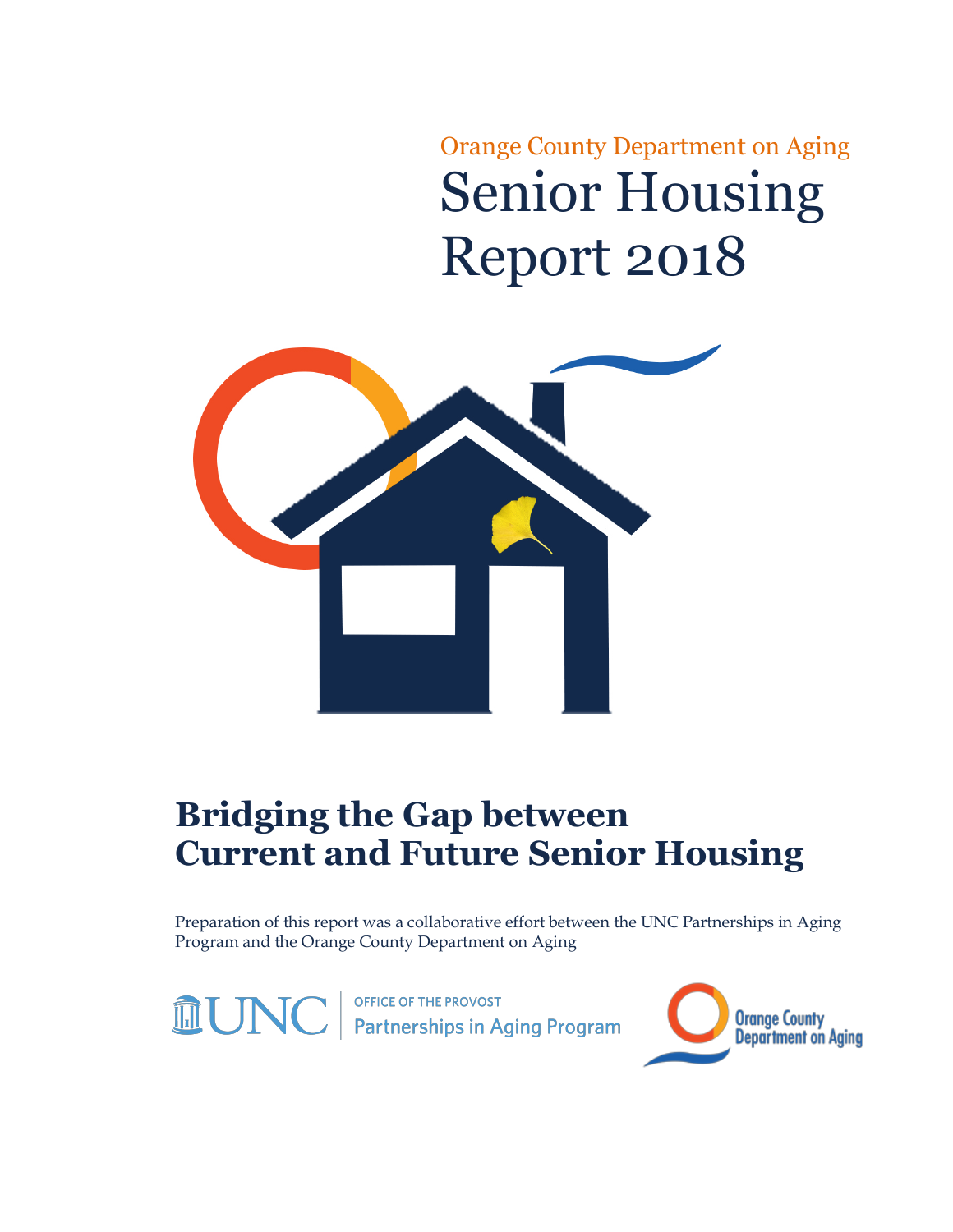# **Table of Contents**

| Co-Housing, Pocket Neighborhoods, Shared Housing, Themed Rental Apts. & Missing Middle Housing 12 |  |
|---------------------------------------------------------------------------------------------------|--|
|                                                                                                   |  |
|                                                                                                   |  |
|                                                                                                   |  |

 $\bigg)$ 

ブ

)<br>)

7

Ž

)<br>/

 $\sum_{i=1}^{n}$ 

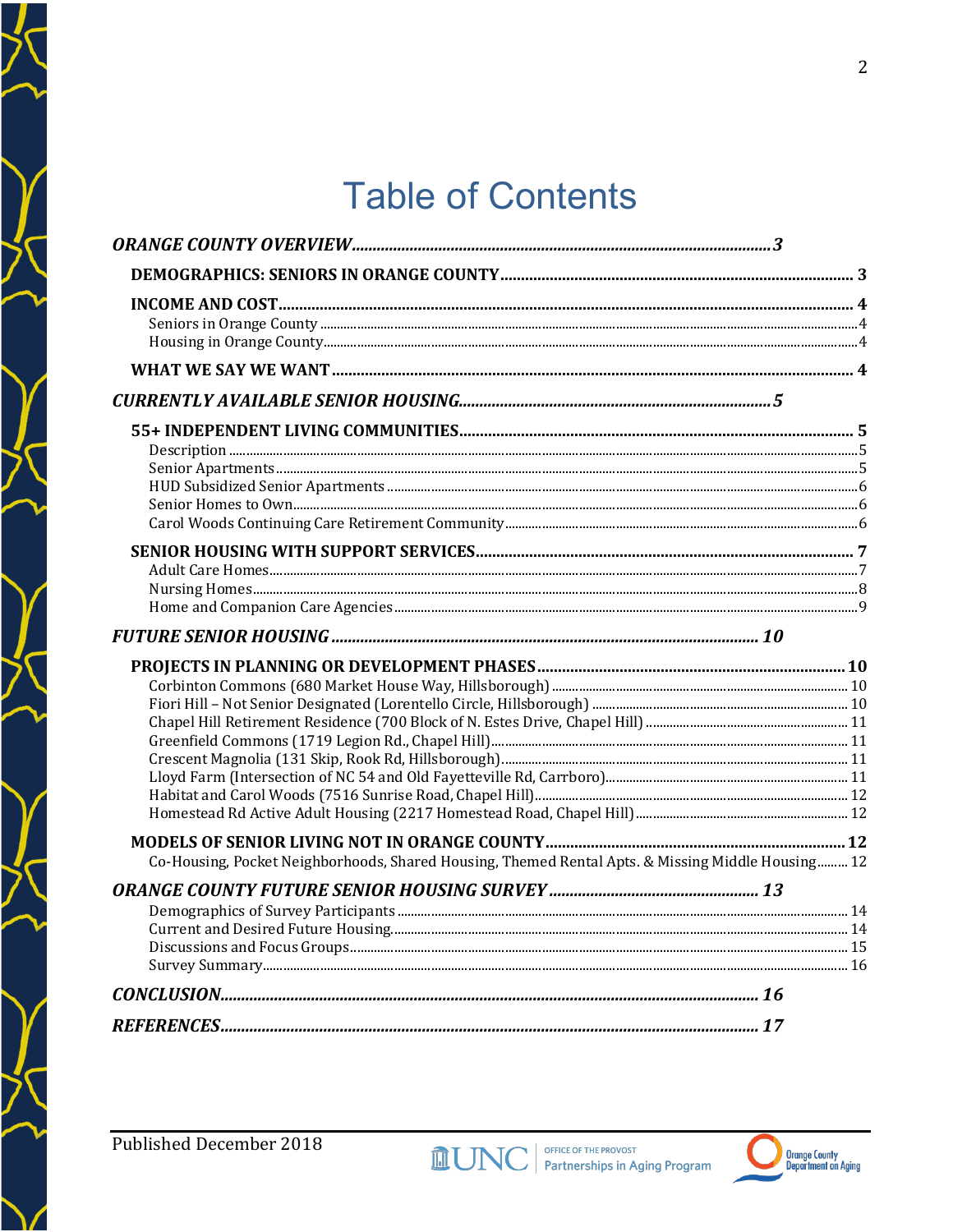## **ORANGE COUNTY OVERVIEW**

As part of the 2017-2022 Master Aging Plan, Orange County aims to ensure an array of housing options that reflects the diverse preferences and abilities of our older adult population. To accomplish this aim, the Orange County Department on Aging and UNC's Partnerships in Aging Program have collaborated to: 1) conduct an inventory of current and future senior designated housing, 2) engage in research to understand the types, prevalence, costs, and availability of housing currently available in the County and 3) survey Orange County seniors to understand their housing preferences.

In the report below, we define current senior housing trends and types, discuss the housing models that are now found in Orange County, describe senior designated housing that is under development, and conclude with an overview of what County residents say they want in their future housing. The data and information for this report were gathered from a variety of sources including: NC DHHS Aging and Adult Services County Aging Profile Reports (2016), Orange County Office of Housing and Community Development; Orange County Tax Office; Orange County Partnership to End Homelessness; town employees from Chapel Hill and Carrboro, and personal communications with developers. We intend this document to serve as a launching point for stakeholder discussions and ultimately, to guide decision-making about what housing models will best serve older adults in Orange County. The information included in the report below was collected in October and November of 2018.

#### **DEMOGRAPHICS: SENIORS IN ORANGE COUNTY**

Total population of people living in Orange County (2016) = 140,853

Total population of people 60 years old or older living in Orange County (2016) = 26,686 **Thus,19% of our County's population is 60 years old or older.**

By 2036, the population of people 60+ in Orange County is expected to increase to 44,001…exceeding the population of people between 1 and 17 years old by approximately 156%.

Twelve percent (12%) of Orange County residents living in public housing are 55+ years old. 100 out of 826 total (2018).

One hundred and eighty-eight (188) grandparents (age 60+) are living with grandchildren less than 18 years old. (2016)



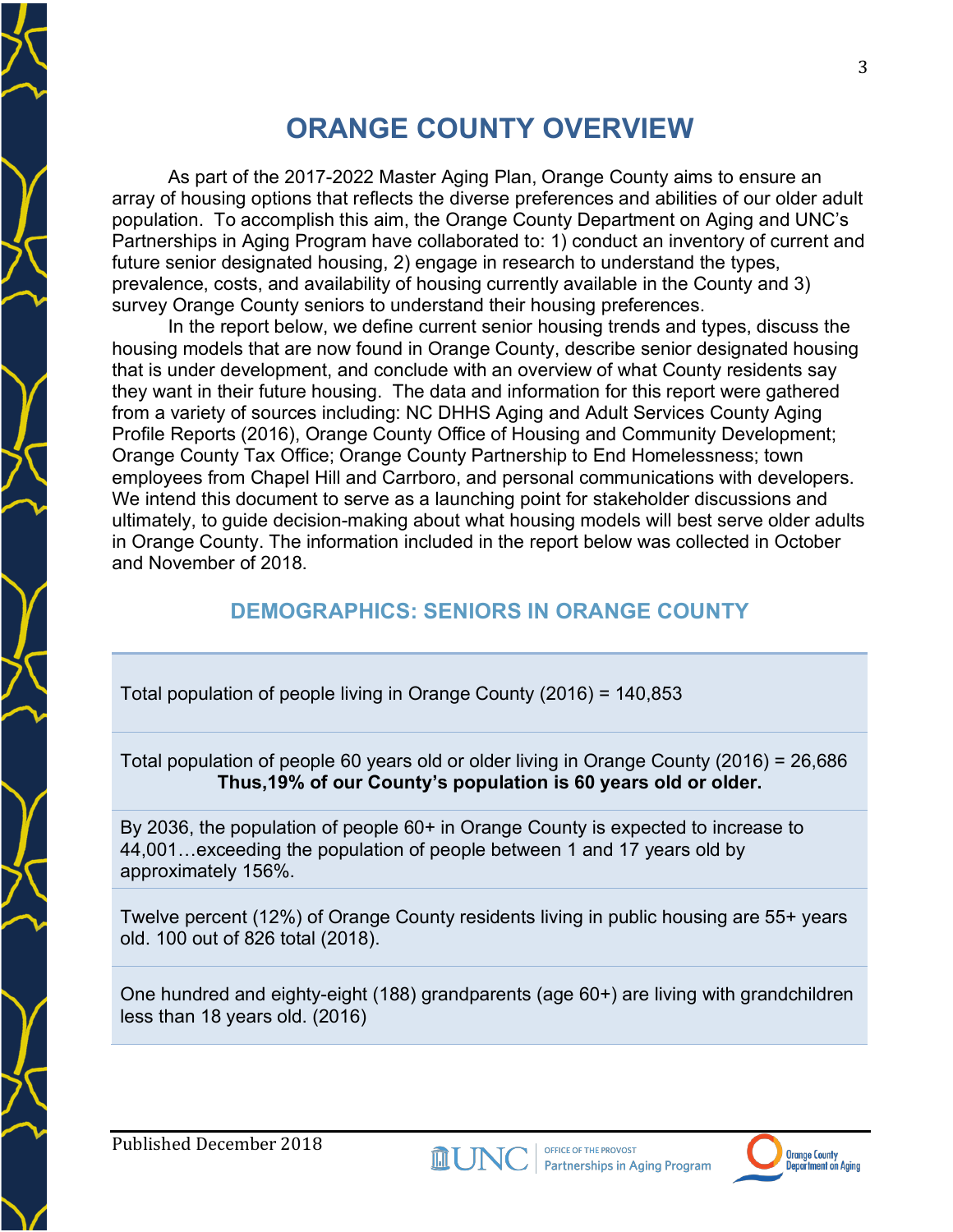#### **INCOME AND COST**

#### **Seniors in Orange County**

5.4% of people age 65+ live below 100% of the poverty level. 15.4% of people age 65+ live between 100% and 199% of the poverty level. 100% – 199% of poverty levels for one person = annual incomes between \$11,770 and \$23,539. (2016)

People over 65+ are the most cost-burdened age group. 28% of homeowners and 56% of renters are paying more than 30% of their income on housing.

The 5-year (2012-2016) estimated median annual household income for householders 65+ in Orange County is \$52,897.

#### **Housing in Orange County**

Excluding homes in the Chapel Hill, Carrboro, Hillsborough, and Mebane town limits, the median sales price for a home in Orange County in 2018 (Jan-Sept) was \$316,500, and the average sales price was \$377,763. For the town limits of Chapel Hill/Carrboro, the median sales price for a home in 2018 (Jan-Sept) was \$386,249, and the average sales price was \$423,205. For the town limits of Hillsborough, the median sales price for home in 2018 was \$279,990 and the average sales price was \$320,316.

#### **WHAT WE SAY WE WANT**

A 2018 National AARP survey found that nearly 80% of 50+ adults desire to remain in their home and community as they age<sup>1</sup>. Further, 50% of 50+ adults say they will never move from their current home.<sup>1</sup> However, we will change in many ways as we live longer; emotionally, physically, spiritually, socially, and financially. Thus, planning ahead is critical to making aging in our communities and neighborhoods a reality.

Most single-family homes do not accomodate the changes related to living longer. As a result, people living in houses without universal design (lacking stepless entry, widened doorways, or accessible bathrooms) are more likely to experience the adverse health effects of social isolation and loneliness<sup>3</sup>. Further, mobility-restricting, unsafe environments pose challenges for caregivers and families seeking to support their older family members<sup>4</sup>. However, many  $50+$  adults are open to alternative living situations such as home sharing (32%), building an accessory dwelling unit (31%) and subscribing to services such as the Village model that enable aging in place  $(56\%)$ .<sup>1</sup>

Across Orange County, we find a continuum of senior designated housing options. These options range from senior homes and apartments for people over 55 years of age who are independent in their activities, to housing with support services (nursing homes and adult care homes) that provides personal and health services for people who need assistance with basic activities of daily living. Generally speaking, senior housing is subject to a range of regulatory oversight. Homes and apartments without services are not highly regulated unless federal subsidies and tax credits apply. Conversely, nursing homes are one of the most highly regulated industries in our country. The continuum of formal senior housing options is described below, including data about costs and availability.

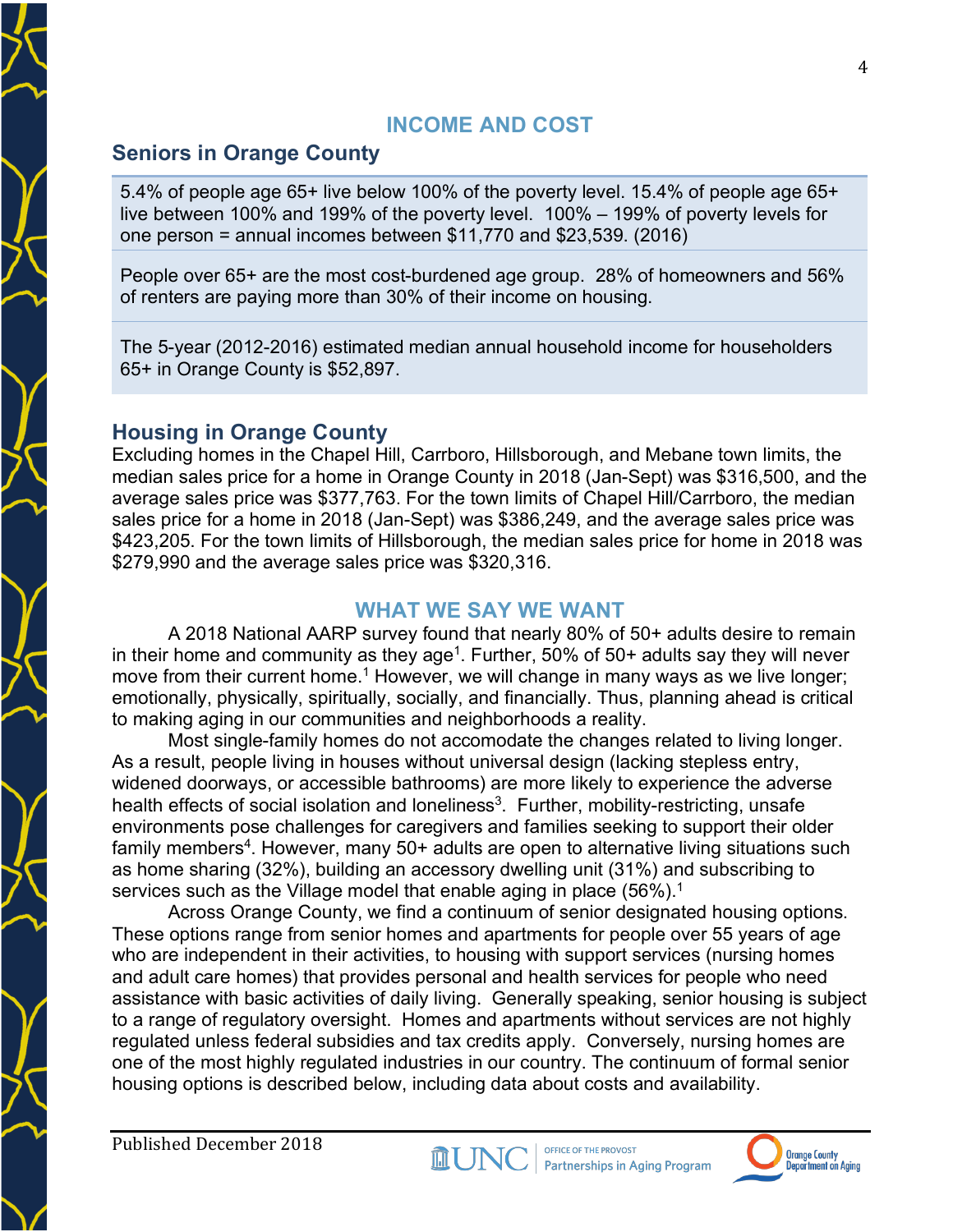## **CURRENTLY AVAILABLE SENIOR HOUSING**

#### **55+ INDEPENDENT LIVING COMMUNITIES**

#### **Description**

55+ communities are residential areas created for older adults that want to rent or own a living space that is age-restricted. These aged-restricted communities have various housing types, such as single-family homes, duplexes, apartments and condos for rent or ownership. Living spaces in these communities are usually on one level and are smaller by today's norms (1500 to 2300 sq. ft.). 55+ communities sometimes offer recreational and social activities, but not formal health services.

**Senior Apartments**: We have two 55+ apartment complexes, Eno Haven and Carolina Spring. Both complexes say they accept a limited number of Section 8 Housing Choice Vouchers but practically speaking, these vouchers are rarely available.1

| <b>Apartment</b><br><b>Complex</b> | <b>Address</b>                 | Units | <b>Voucher?</b> | <b>Other Info</b>                                                                                                                                                        |
|------------------------------------|--------------------------------|-------|-----------------|--------------------------------------------------------------------------------------------------------------------------------------------------------------------------|
| <b>Carolina</b><br><b>Spring</b>   | 600 W Poplar<br>Ave, Carrboro  | 124   | <b>Yes</b>      | May not accept vouchers in the<br>near future.                                                                                                                           |
| <b>Eno Haven</b>                   | 815 US-70 BUS,<br>Hillsborough | 76    | Yes             | Exclusive of housing choice<br>vouchers, Eno Haven offers<br>30% - 60% discounts to eligible<br>residents, based on an income-<br>referenced sliding scale. <sup>2</sup> |

**Cost:** The rate for a one bedroom senior apartment at Carolina Spring is \$986/month and a two-bedroom apartment is \$1181/month. These fees do not include a \$30 application fee. Housing Choice Vouchers may not be accepted if total monthly payments are less than \$799 for a one bedroom apartment or \$900 for two bedroom. At Eno Haven, depending on sliding scale discounts, the rent for a one-bedroom apartment ranges from \$350-635/month and the rent for a two bedroom apartment ranges from \$410-750/month.

**Availability:** Both senior apartment complexes report no vacancies as of October 2018. Eno Haven has a 37 person wait-list.

 $<sup>2</sup>$  Discounts are made possible through a federal tax credit program available to developers.</sup>



 <sup>1</sup> In practice, the Section 8 Housing Choice Voucher program will pay the balance of a rent payment that exceeds 30% of a renter's monthly income. The rental unit must be inspected and approved by the local housing authority and the rental amount must be at or below the Fair Market Rent set by HUD. The program is administered by the local housing authority. Each housing authority has different preferences and requirements based on their service areas' affordable housing needs. Contact Orange County Housing and Community Development (919-245-2490) for specific details about how to qualify and apply for the Section 8 Housing Choice voucher program.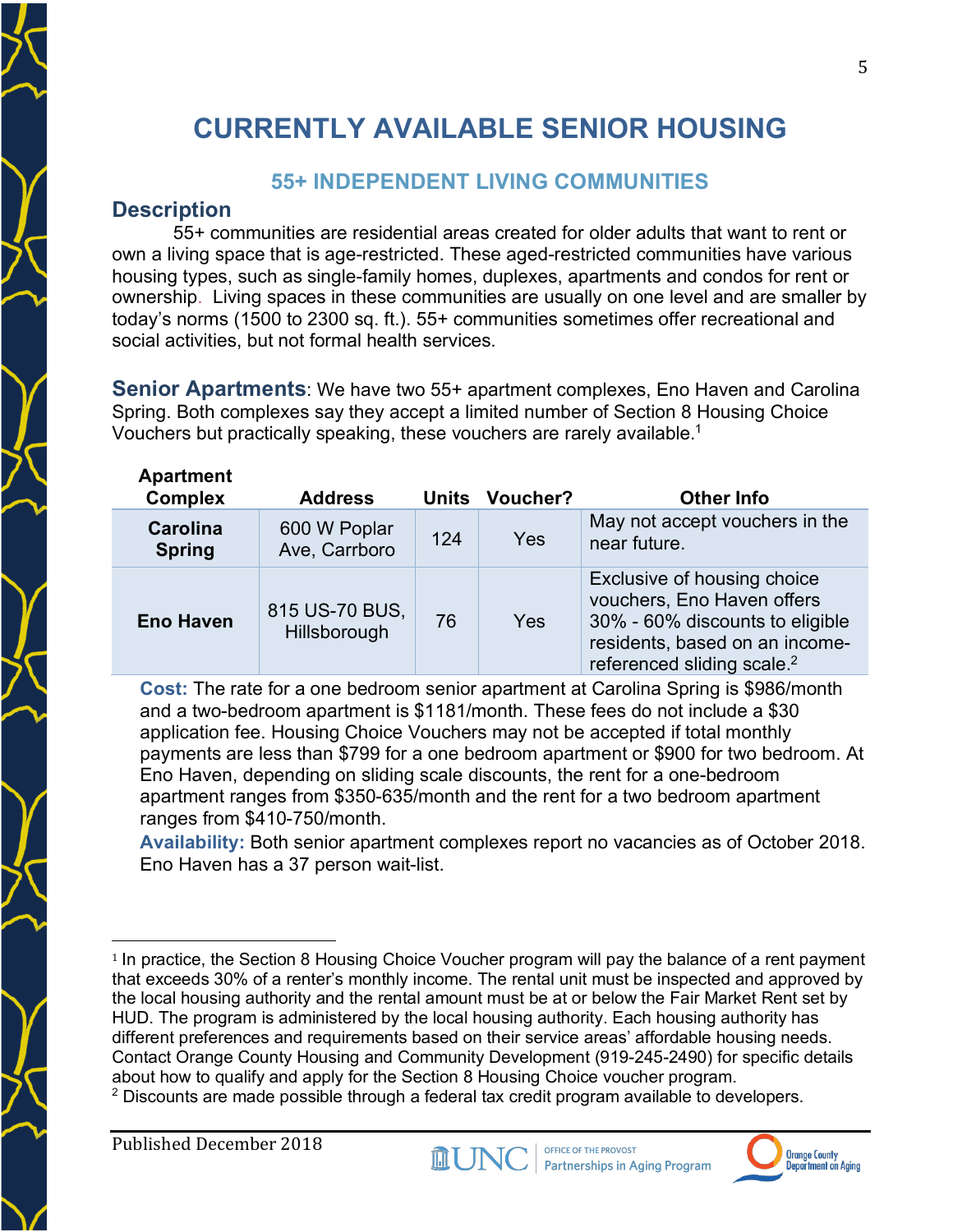**HUD Subsidized Senior Apartments**: Orange County has three venues for subsidized senior apartments.

| <b>Apartment</b><br><b>Complex</b>                | <b>Units</b> | <b>Address</b>                         | Cost                                                   | Category         |
|---------------------------------------------------|--------------|----------------------------------------|--------------------------------------------------------|------------------|
| <b>First Baptist and</b><br><b>Manley Estates</b> | 41           | 805 S Merritt Mill<br>Rd, Chapel Hill  | Rents are 30% of one's<br>adjusted income and take     | <b>HUD 202,</b>  |
| <b>Covenant Place</b>                             | 40           | 103 Culbreth Rd,<br><b>Chapel Hill</b> | social security, pensions,<br>and personal assets into | serving<br>$62+$ |
| <b>Adelaide Walters</b><br><b>Apartments</b>      | 24           | 603 M.L.K. Jr<br>Blvd, Chapel Hill     | account                                                |                  |

**Availability:** For HUD-funded senior housing, people can expect wait lists to last well over 1 year. For example, in October of 2018 Adelaide Walters had a 34-person waiting list, with only one apartment being turned over in the past year.

#### **Senior Homes to Own**

*Courtyards of Homestead (2209 Homestead Road, Chapel Hill):* Sixty-three (63) "active adult" independent living homes with no health services provided. Ninety percent (90%) of residents living here must be 55 years or older. The base price of these independent living homes ranges from \$334,000 to \$380,000. All homes have been sold as of October 2018.

**Carol Woods Continuing Care Retirement Community**: The continuing care retirement community model is a variation of senior-designated housing that offers units across the continuum of care from independent living to nursing home care and hospice. We have one continuing care retirement community in Orange County, Carol Woods. Carol Woods is a non-profit corporation. Across the continuum of care, Carol Woods serves people in 149 apartments, 152 cottages, 13 townhomes, 59 assisted living units and 60 nursing home units. Carol Woods also has an early acceptance program. This program provides people who live within 15 miles of Carol Woods with access to Carol Woods' services (dining, recreation, health) while they remain in their own home within the community. Once those in the early acceptance program decide they want to move into Carol Woods, and their name comes up on the Priority List with their desired floor plan, these individuals can move onto the Carol Woods campus. Admission to Carol Woods is selective, based on current health status and financial criteria. Once admitted, residents expect to live the rest of their lives at Carol Woods.

**Cost: Fees at Carol Woods are all private pay.** A studio unit for one person costs \$2466/month after an entry fee of \$96,600 is paid. For a two bedroom duplex cottage (with den and sunroom) with double occupancy, the monthly fee is \$6,473 after an entry fee of \$476,700 is paid.

**Availability:** Waiting times for admission to Carol Woods vary widely depending on the home size and floor plan, but wait times for a cottage can be up to 14 years.

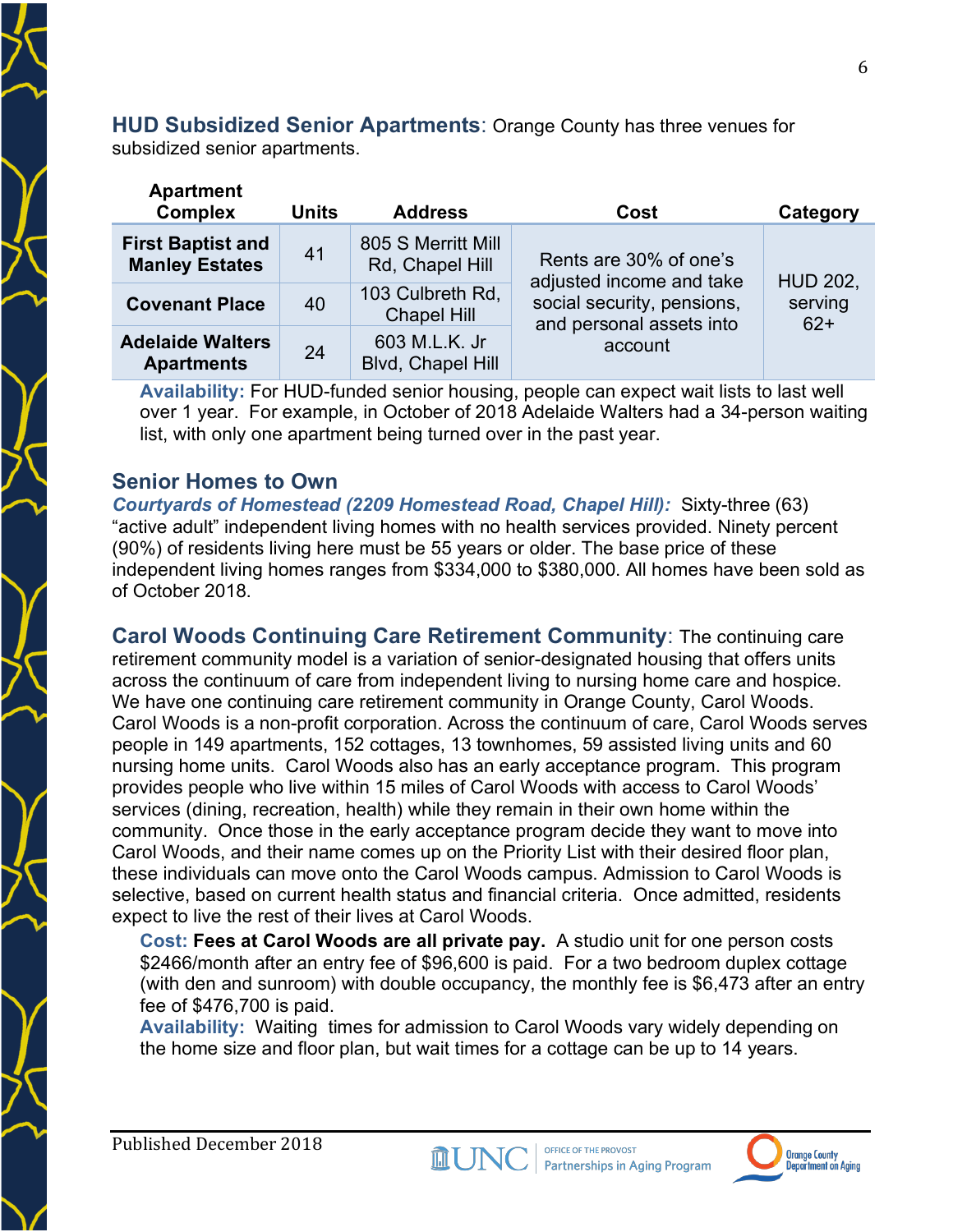#### **SENIOR HOUSING WITH SUPPORT SERVICES**

#### **Adult Care Homes**

#### *Description*

Adult Care Homes are a state-regulated housing option that serve people who need everyday assistance with personal care and health care. For example, someone with moderate dementia who is mobile yet needs meals prepared and prompting to maintain wake/rest cycles might live in an adult care home. Adult Care Homes typically have a mixture of planned and unplanned activities. There are two types of adult care homes that are regulated by the same State and County policies. Assisted Living facilities serve more than six people. Family Care Homes (formerly known as Rest Homes) serve 6 or fewer people.

**Assisted Living Facilities:** Orange County has five assisted living facilities. All of our assisted living facilities are for-profit organizations:

| <b>Facility</b>                                                        | <b>Address</b>                           | Regular<br><b>Units</b> | <b>Dedicated</b><br><b>Dementia</b><br><b>Units</b> | <b>Medicaid?</b>                                                        | Corporate<br>vs Family<br>Owned | <b>Other</b><br><b>Information</b>                                                                                                                                     |
|------------------------------------------------------------------------|------------------------------------------|-------------------------|-----------------------------------------------------|-------------------------------------------------------------------------|---------------------------------|------------------------------------------------------------------------------------------------------------------------------------------------------------------------|
| <b>Brookdale</b><br><b>Meadowmont</b>                                  | 100 Lanark<br>Rd, Chapel<br>Hill         | 38                      | 8                                                   | <b>No</b>                                                               | Corporate                       | Nurses provide<br>oversight to care.<br><b>Certified Nursing</b><br>Assistants and<br>Med Tech's are<br>the direct<br>caregivers at<br><b>Brookdale</b><br>Meadowmont. |
| <b>Stratford</b>                                                       | 405 Smith<br>Level Rd,<br>Chapel Hill    | 44                      | 33                                                  | Yes                                                                     | Corporate                       | Requirements: 55<br>years or older and<br>able to stand<br>without assistance                                                                                          |
| <b>Carillon</b><br><b>Assisted</b><br>Living of<br><b>Hillsborough</b> | 1911 Orange<br>Grove Rd,<br>Hillsborough | 72                      | 24 (Cannot<br>enter on<br>Medicaid)                 | Prior<br>approval<br>for<br>personal<br>care<br>services is<br>required | Corporate                       | Of note, Medicaid<br>payment is only<br>accepted for the<br>Memory Care unit<br>only if the resident<br>spends down after<br>entering.                                 |
| <b>Adorable</b><br><b>Senior Living</b>                                | 401 W<br>Queen St,<br>Hillsborough       | 17                      | <b>No</b><br>Memory<br>Unit                         | Yes                                                                     | Family-<br>Owned                | Formerly Villines,<br>Adorable Senior<br>Living assumed<br>ownership in<br>November of<br>2016                                                                         |
| <b>Crescent</b><br>Green of<br>Carrboro                                | 624 Jones<br>Ferry Rd,<br>Carrboro       | 120                     | <b>No</b><br>memory<br>Unit                         | Yes                                                                     | Family-<br>Owned                | Serves persons<br>55 and older                                                                                                                                         |



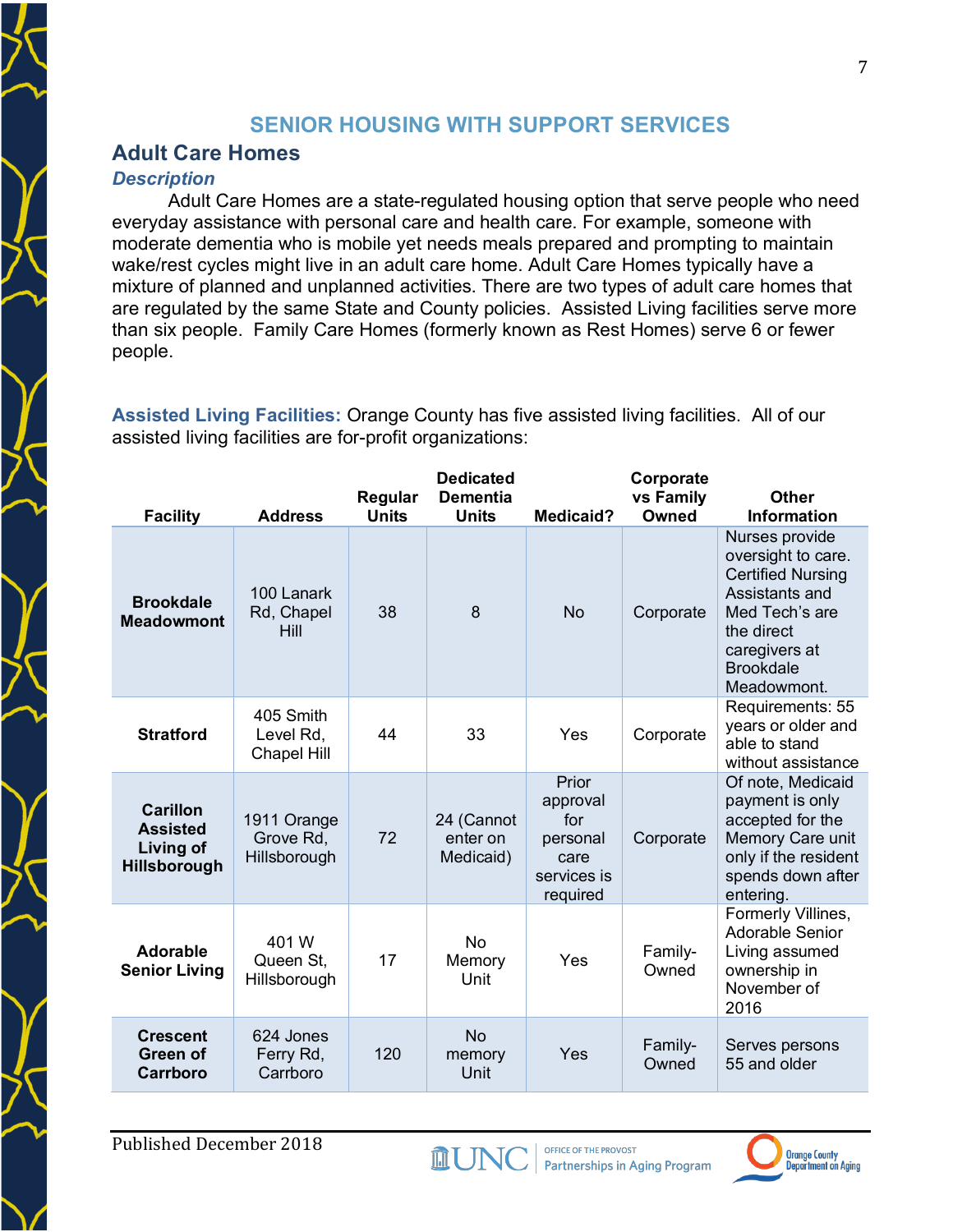**Cost:** Monthly fees for assisted living facilities vary greatly. For example, a private room at The Stratford is \$3800/month, while a private room in the dementia unit is \$5000/month. Semi-private room rates are \$2500/month and \$4000/month in the dementia unit. In contrast, the average cost for residents of Brookdale Meadowmont in the assisted living portion ranges from \$4695-6500 per month depending on the room size. Brookdale also accepts Long-Term Care and Veterans Aid and Attendance Benefits.

**Availability:** Assisted Living facilities generally have openings for private pay residents but openings for residents whose stays are publically funded are scarce or non-existent.

*Family Care Homes* represent a subset of Adult Care Homes that serves 6 or fewer older adults who need some assistance to remain independent but do not need nursing home level care. We have four Family Care Homes in Orange County.

| <b>Family Care Home</b>                               | <b>For Profit?</b>                           | <b>Address</b>                              | <b>Other Information</b>                                                                      |
|-------------------------------------------------------|----------------------------------------------|---------------------------------------------|-----------------------------------------------------------------------------------------------|
| Yorktown<br><b>Eldercare</b>                          | Non-Profit<br>(Charles House<br>Association) | 303 Yorktown<br>Drive<br><b>Chapel Hill</b> | Need to be enrolled in day program for<br>short period prior to entering Family Care<br>Home. |
| <b>Winmore Eldercare</b>                              | Non-Profit<br>(Charles House<br>Association) | 121 Della<br>Street<br><b>Chapel Hill</b>   | Need to be enrolled in day program for<br>short period prior to entering Family Care<br>Home. |
| LiveWell @<br><b>Birchwood Lake</b><br><b>Estates</b> | <b>For Profit</b>                            | 6720 Pauline<br>Dr, Chapel Hill             | Specializes in Serving Persons with<br>Dementia                                               |
| LiveWell @ Coker<br><b>Hills</b>                      | <b>For Profit</b>                            | 202 N Elliott<br>Rd, Chapel<br>Hill         | Specializes in Serving Persons with<br>Dementia                                               |

**Cost:** Monthly fees for family care homes such as Yorktown and Winmore average \$6200 per month. Monthly fees for the LiveWell family care homes range from \$6500 above \$9000 per month.

**Availability:** Family care homes in Orange County are almost always full.

#### **Nursing Homes**

#### *Description*

Nursing Homes are highly regulated organizations serving two populations of older adults, 1) short term residents who need rehabilitation after a hospital stay or 2) long stay residents for whom independent living is not possible. Long stay residents must be certified by their doctor as requiring assistance with three out of five activities of daily living. (Activities of Daily Living include: eating, dressing, bathing, toileting, and transferring from one place to another.) Nursing homes currently operate under a medical model of care and are staffed by licensed professionals, including doctors, nurses, physical therapists, occupational therapists, speech therapists, dieticians, and social workers.



8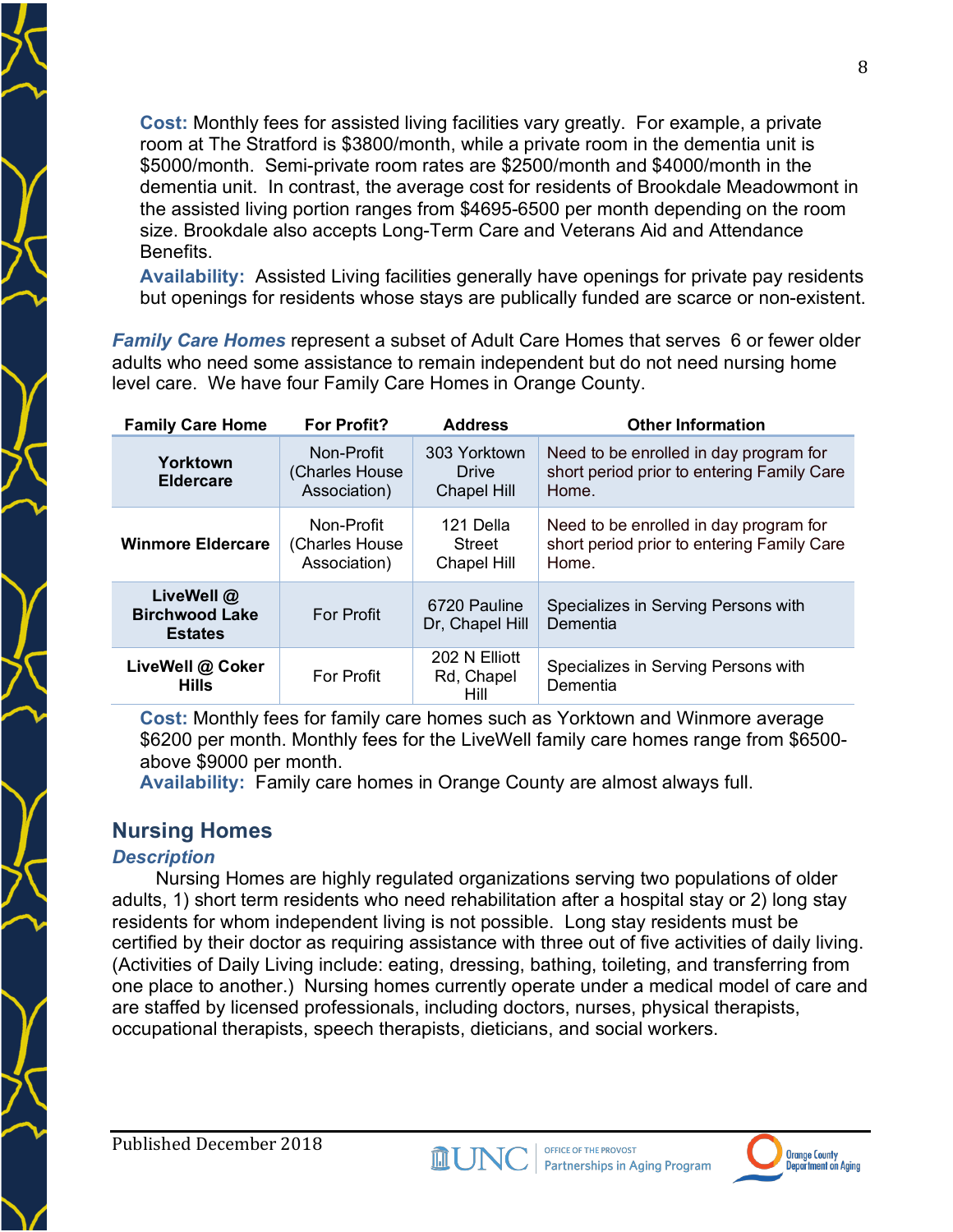#### *Nursing Homes in Orange County*

Orange County has four, for-profit nursing homes that all accept Medicare and Medicaid payment (Carol Woods has a nursing home but it is not available for long stays to people unaffiliated with Carol Woods. Short-term rehab stays for non-Carol Woods residents are sometimes possible.).

| <b>Nursing Home</b>                                                  | <b>Family or</b><br>Corporate | Medicare/<br><b>Medicaid</b> | <b>Units</b>                                                                             | <b>Other</b><br>information          |
|----------------------------------------------------------------------|-------------------------------|------------------------------|------------------------------------------------------------------------------------------|--------------------------------------|
| <b>Brookshire</b><br><b>Nursing Center in</b><br><b>Hillsborough</b> | Family-<br>Owned              | Yes                          | 80 skilled nursing units, 16<br>independent living apts., and 20<br>assisted living beds |                                      |
| <b>Pruitt-Carolina</b><br>Point                                      | Corporate                     | Yes                          | 140 units, 2 adult care home units.                                                      |                                      |
| <b>Signature</b><br><b>HealthCARE of</b><br><b>Chapel Hill</b>       | Corporate                     | <b>Yes</b>                   | 108 units                                                                                | <b>Full Time</b><br>Pastoral<br>Care |
| <b>Parkview Health</b><br>& Rehabilitation<br><b>Center</b>          | Corporate                     | Yes                          | 130 rehab and long term units                                                            |                                      |

**Cost:** Nursing home costs also vary widely, depending on whether the payer source is Medicare (short stay - rehabilitation), Medicaid (long stay) or private pay (with or without long term care insurance). Thus, it is difficult to pin point the out-of-pocket expenses for our nursing home residents. According to a 2018 survey by Genworth, the median annual cost for a private room in a North Carolina nursing home is \$92,528. **Availability:** Nursing homes generally have openings for residents with Medicare funding that need short term rehab. However, they may not have openings for long-stay residents with only Medicaid funding. Most nursing homes do have openings for persons who are able to pay privately. Rarely does a nursing home have 100% occupancy (except perhaps on the memory care units) because beds are kept available for persons with particular payor sources.

#### **Home and Companion Care Agencies**

#### *Description*

Since many people wish to remain in their own homes as they age, home and companion care may be needed at some point along the way. Companion care provides non-medical services such as running errands, light cleaning, or doing laundry. Home care provides all these services, plus personal care services such as bathing or medication administration. Medicaid may cover some home care services.

#### *Home and Companion Care Agencies in Orange County*

There are currently seven Home and Companion Care Agencies whose offices are located in Orange County.

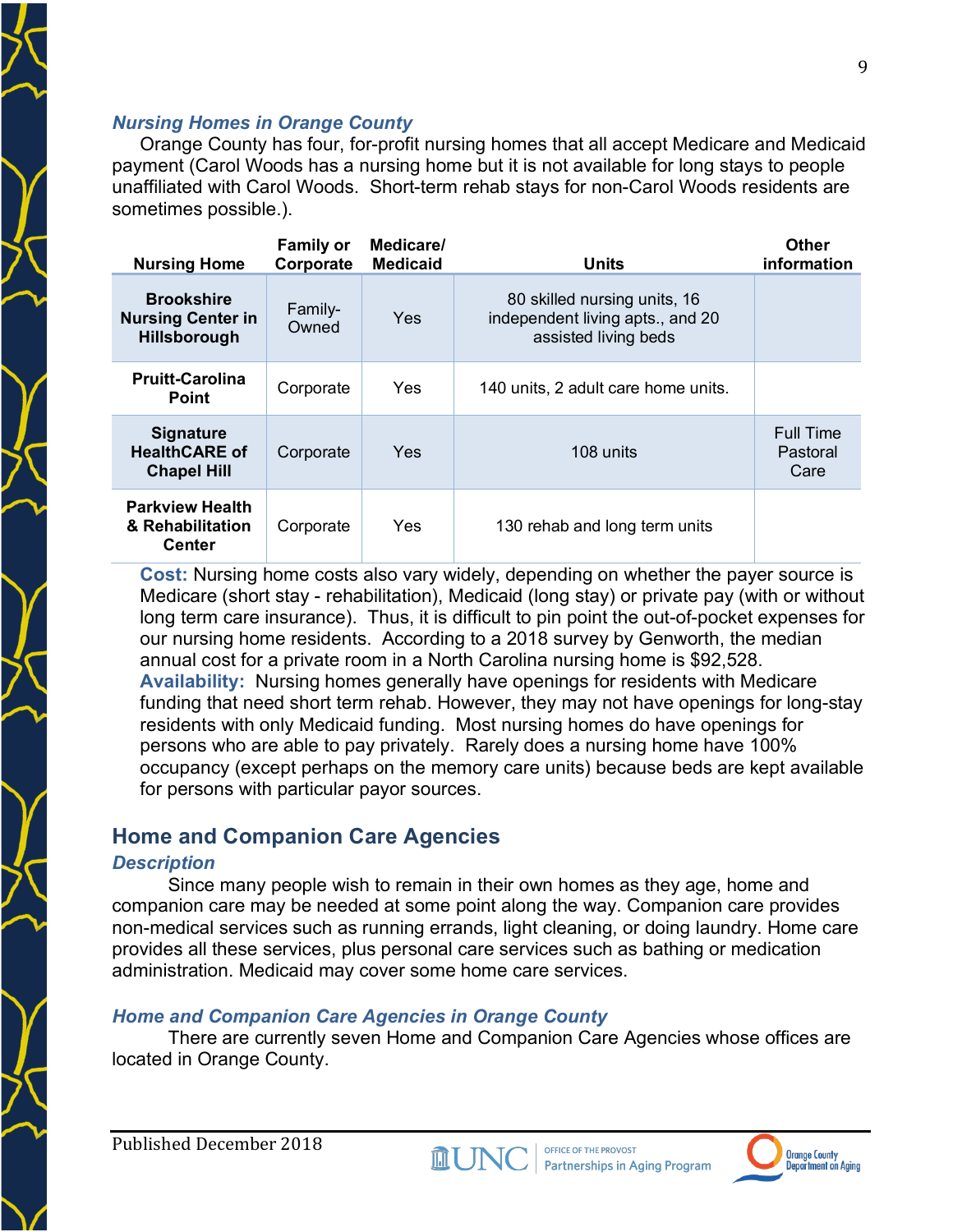| <b>Acorn Home Care</b>              | <b>Always Best Care</b> |  | AmeriCare                               |  | <b>Happy Home</b>                                          |
|-------------------------------------|-------------------------|--|-----------------------------------------|--|------------------------------------------------------------|
| Services, Inc.                      |                         |  | Home Care                               |  | <b>Care Staffing</b>                                       |
| Home Instead Senior Care-<br>Orange |                         |  | Homewatch Caregivers of<br>the Triangle |  | <b>Visiting Angels of Central</b><br><b>North Carolina</b> |

**Cost:** The services and cost of these agencies may vary depending on the client's needs and level of care required. Some home care agencies require a minimum block of hours to be scheduled (3-4 hours is a typical). Depending on the clients' situation, some agencies may work with clients to provide a fewer number of hours in the block for a higher cost. On average, home and companion care rates in Orange County vary from \$18-27/per hour.

#### *Independent Home Care Aide*

The Orange County Department on Aging maintains a list of independent home care aides online and on-request through the Aging Helpline (919-968-2087). For aides to be included on this list, the Department on Aging completes a background check and obtained at least 3 positive references, including previous recipients of aide services. The cost for aide services and the duties they are willing to perform vary. However the list provides this information. Residents are encouraged to independently contact aides and set up interviews to determine the best fit between the care recipient and the home care aide.

## **FUTURE SENIOR HOUSING**

In addition to the current senior housing options described above, there are a number of senior housing options on the horizon for Orange County. These options are listed below, along with a description of the housing type. All these projects are at different stages of development, thus variable amounts of information are available for each.

#### **PROJECTS IN PLANNING OR DEVELOPMENT PHASES**

#### **Corbinton Commons (680 Market House Way, Hillsborough)**

This community, when completed, will consist of 70 single-story, independent living homes. At least 80% of the residents will be 55+. As of October 2018, 20 of these home are are occupied, 10 are still under construction, and 15 more have been sold. All homes are expected to be completed and purchased by the end of 2019. This community does not allow children under 17. There is a one-time \$900 capital contribution to the Home Owners Association. Home sale prices are between \$325,000 - \$460,000.

## **Fiori Hill – Not Senior Designated (Lorentello Circle, Hillsborough)**

This development is not senior-designated however, houses are 1224 to 2200 square feet in size and all are Energy Star certified. Further, it is close to the Passmore Center in Hillsborough. There are plans for 32 homes, 17 of which are still available. Eight of the

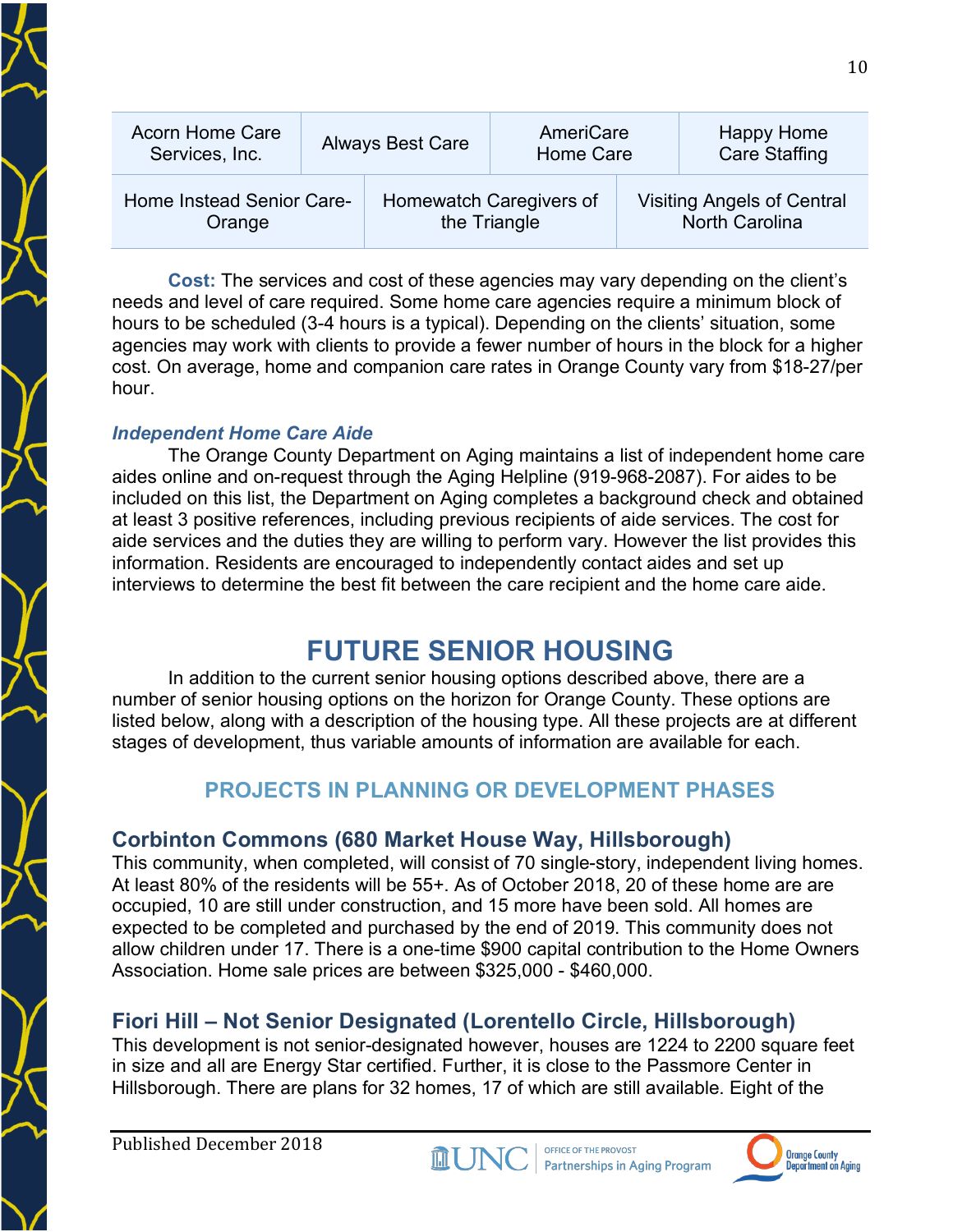current homes are already occupied and 7 more will be occupied by the end of 2018. Home prices range from \$269,000 to \$399,000. Options for accessible showers and wheelchair ramps are available for these homes.

## **Chapel Hill Retirement Residence (700 Block of N. Estes Drive, Chapel Hill)**

This 152-suite complex is still in the planning and re-zoning phases. This housing option will consist of independent living rental apartments with additional amenities such as dining, transportation, and housekeeping. No health services will be provided. The Chapel Hill Town Council approved this project in March of 2017. The final plan was submitted in September of 2017 and the project is currently under construction.

## **Greenfield Commons (1719 Legion Rd., Chapel Hill)**

Greenfield Commons will include sixty-nine (69) units of affordable independent housing for seniors ages 55+. No health services will be provided. This development is financed through the low-income housing tax credit program along with other financing from the Town of Chapel Hill and the NC Housing Finance Agency. Greenfield Commons is available to those who qualify based on their income. Rents will vary depending on the maximum income limit for the unit, but will range from \$325-\$785. Greenfield Commons is projected to be open in March 2019. Applications will be considered on a first-come firstserve basis.

| <b>Units</b> | % AMI  | 1 Person (annual<br>household income) | 2 People (annual<br>household income) |
|--------------|--------|---------------------------------------|---------------------------------------|
| 14           | $30\%$ | \$16,950                              | \$19,400                              |
| 14           | 50%    | \$28,250                              | \$32,250                              |
| 41           | 60%    | \$33,900                              | \$38,800                              |

#### **Financial Eligibility for Greenfield Commons**

#### **Crescent Magnolia (131 Skip, Rook Rd, Hillsborough)**

Habitat for Humanity has broken ground on Crescent Magnolia, a senior housing (age 55+) development located within the Waterstone neighborhood in Hillsborough. Crescent Magnolia will feature 24 single-story attached units for homeownership, a pavilion, shared green space, and walking paths. All 24 units will serve seniors living/working in Orange County that earn 30-80% of the area median income. Home features include zero-step entry, widened doorways, and accessibility modifications in the kitchen and bathroom, such as walk-in showers, grab bars, and lowered counter heights. Habitat has worked closely with the Orange County Department on Aging to receive feedback and recommendations related to home design. As of October 2018 Habitat has approved 15 homebuyers for the Crescent Magnolia development. Construction on Crescent Magnolia began in March 2018 and the estimated completion is Summer 2020.

## **Lloyd Farm (Intersection of NC 54 and Old Fayetteville Rd, Carrboro)**

This project was approved by Carrboro's Board of Aldermen in October 2018. The project proposes 200 apartments for rent and 20 cottages for purchase for people 55+. Apartment rental cost will include dining and fitness facilities and with rents starting

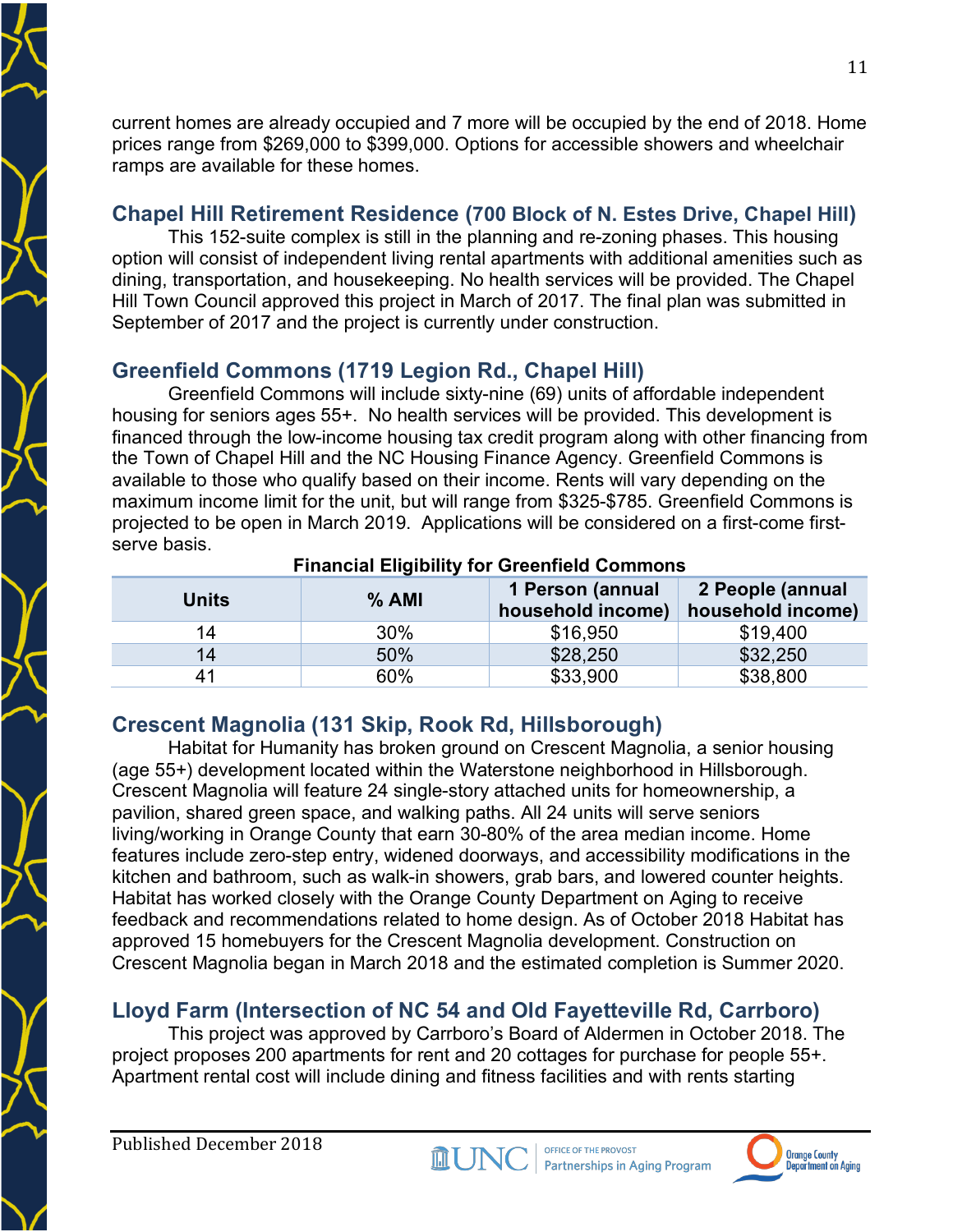between \$2000 and \$4000 per month. Each cottage will be two stories high and between 1600-2200 square feet. Four cottages will be designated as permanently affordable, forsale units. Plans for the neighborhood include healthcare and grocery stores to be within walking distance of the housing development. Public Transportation will be readily accessible. The current plan is to break ground in 2020 and have full occupancy by 2022.

#### **Habitat and Carol Woods (7516 Sunrise Road, Chapel Hill)**

This is a residential co-development between Orange County Habitat for Humanity and Carol Woods Retirement Community. The project proposes 223 dwellings with a mix of housing types including duplexes, townhomes, apartments, and an assisted living facility. Neighborhood amenities proposed include a dog park, community garden, walking trails, a small café, and a community center. The development will be architecturally integrated, mixed income, and multi-generational. The project is currently in the concept plan application phase.

#### **Homestead Rd Active Adult Housing (2217 Homestead Road, Chapel Hill)**

This project proposes 190-198 rental apartment units for 55+ residents. Apartments will be configured into a 4-story building with two courtyards. Estimated rent will start at \$1300 per month for single bedroom units (109) and \$2000 per month for two bedroom units (81). Accessibility features will include widened doorways throughout, more elevators than is customary, and appropriate circumferences for wheelchair access in the bathrooms. Planned amenities for this development include valet garbage service, space for cooking and exercise classes, 12,000 square feet of gathering space, and a movie theatre. This project is currently in the planning phase and projected to be completed and occupied by the end of 2020.

## **MODELS OF SENIOR LIVING NOT IN ORANGE COUNTY**

## **Co-Housing, Pocket Neighborhoods, Shared Housing, Themed Rental Apts. & Missing Middle Housing**

#### *Description*

Co-housing intentional communities attract people who prefer to live in a selfmanaged, congregate setting. In conventional co-housing, 30-40 households share a common governance. There are currently 10 senior co-housing communities in the United States. Because neighbors hold a commitment to a relationship with one another, almost all cohousing communities use a form of consensus as the basis for group decision-making. Currently, we do not have any age-restricted co-housing options in Orange County.

**Variations on co-housing:** Co-housing is distinct from a regular neighborhood by having some degree of "intention" that is evident among the people who choose to live there. A **Pocket Neighborhood** focused on seniors might be considered a smaller version of cohousing with 8-12 homes configured around a central courtyard. Typically, a pocket neighborhood contains a common house where guestrooms, exercise facilities, a kitchen, or tool shed might be found. **Shared housing** is another co-housing option. Here,

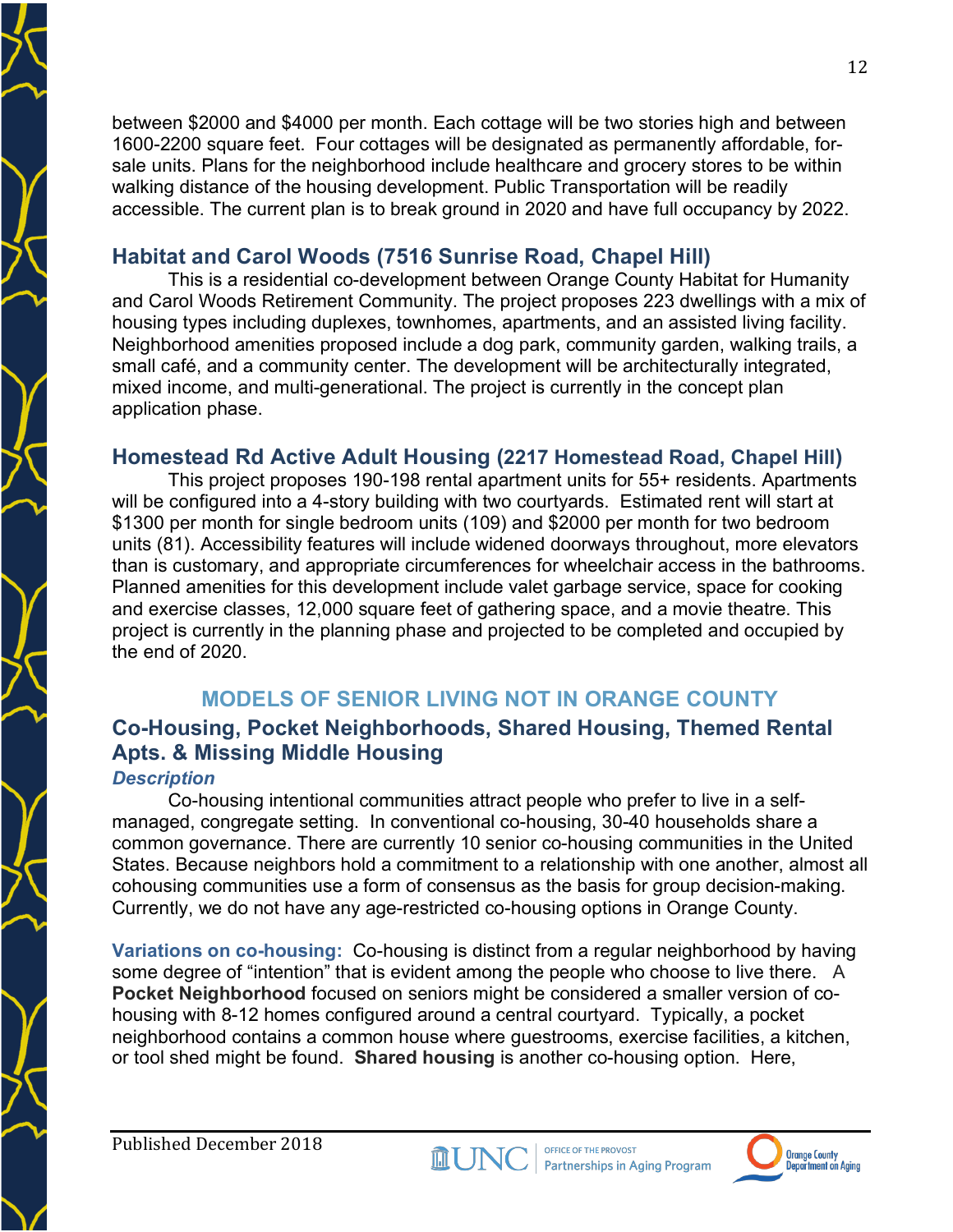unrelated people choose to live together in one house, establishing norms and policies that guide aspects of living such as meal preparation, caregiving, and shared possessions.

**Rental housing with an arts focus** is a model that we learned about in our Aging in Community Speaker Series. This model brings seniors together in rental housing around a common interest such as art, music, theater or dancing. Inherent within this model is the concept that seniors offer their talents to each other and to the community through galleries, music "jams", performances, and participatory events. Currently, Orange County does not have any senior-designated co-housing, pocket neighborhoods, or themed rental housing. Shared housing is restricted in Orange County by ordinances that preclude more than 5 unrelated people from living in the same house. In Carrboro and Hillsborough, 5 unrelated people are permitted to live as a "family" in single-family dwellings. In Chapel Hill, 4 unrelated people are permitted to share a single-family home.

**Missing Middle Housing** is a range of multi-unit or clustered housing types compatible in scale with single-family homes that help meet the growing demand for walkable urban living. Missing middle housing includes housing types that we have lost sight of but that are rapidly returning to urban landscapes nationally. Bungalows with courtyards, duplexes, quadriplexes, and housing above retail are all examples of missing middle housing.



**OFFICE OF THE PROVOST Partnerships in Aging Program** 

## **ORANGE COUNTY FUTURE SENIOR HOUSING SURVEY**

**MUN** 

In May 2014 and again in November 2016, the Department on Aging surveyed 593 volunteer participants age 50+ about their preferences for future housing. Survey results are shown below.



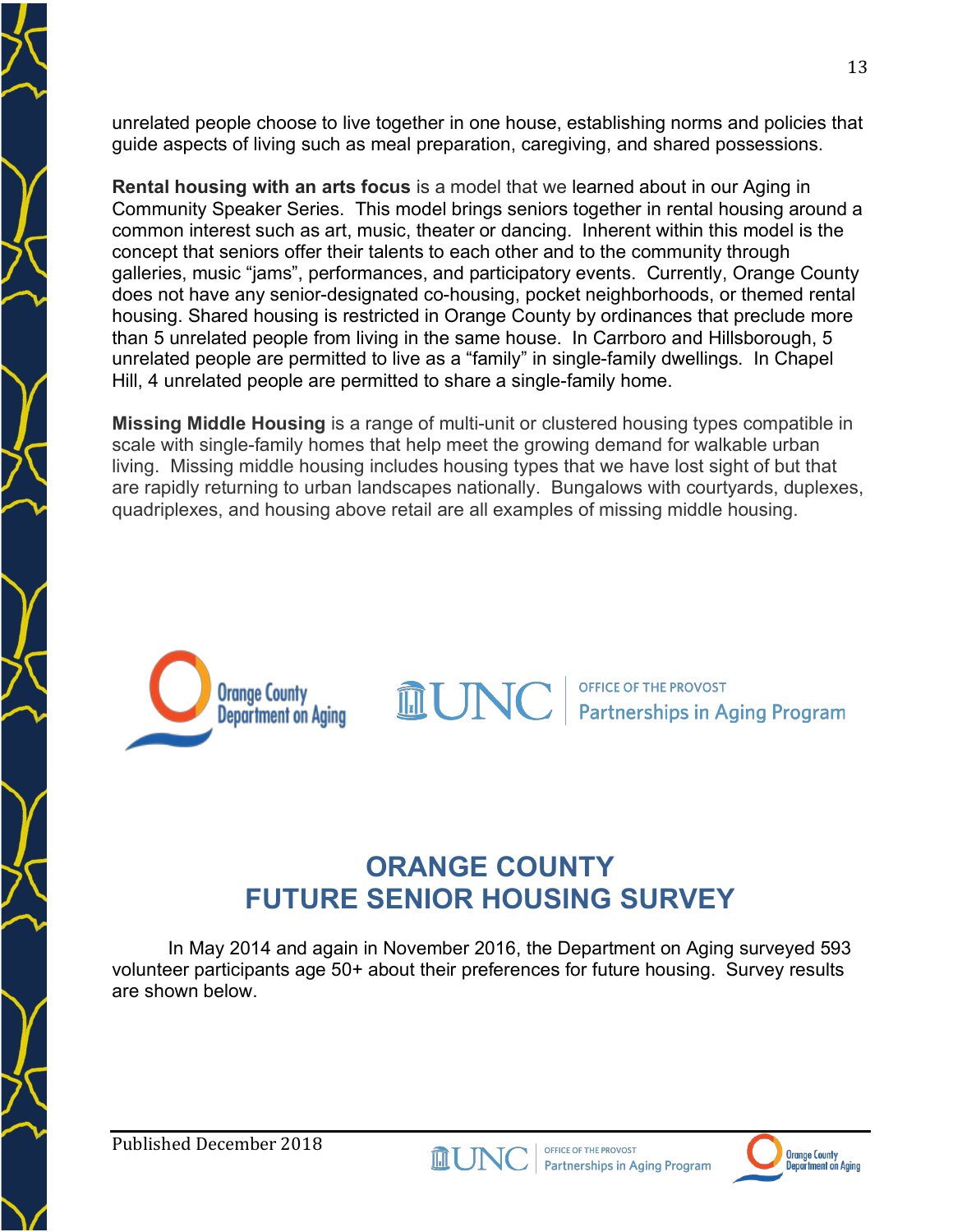#### **Demographics of Survey Participants Average age: 67.2 years old**





## **Current and Desired Future Housing**











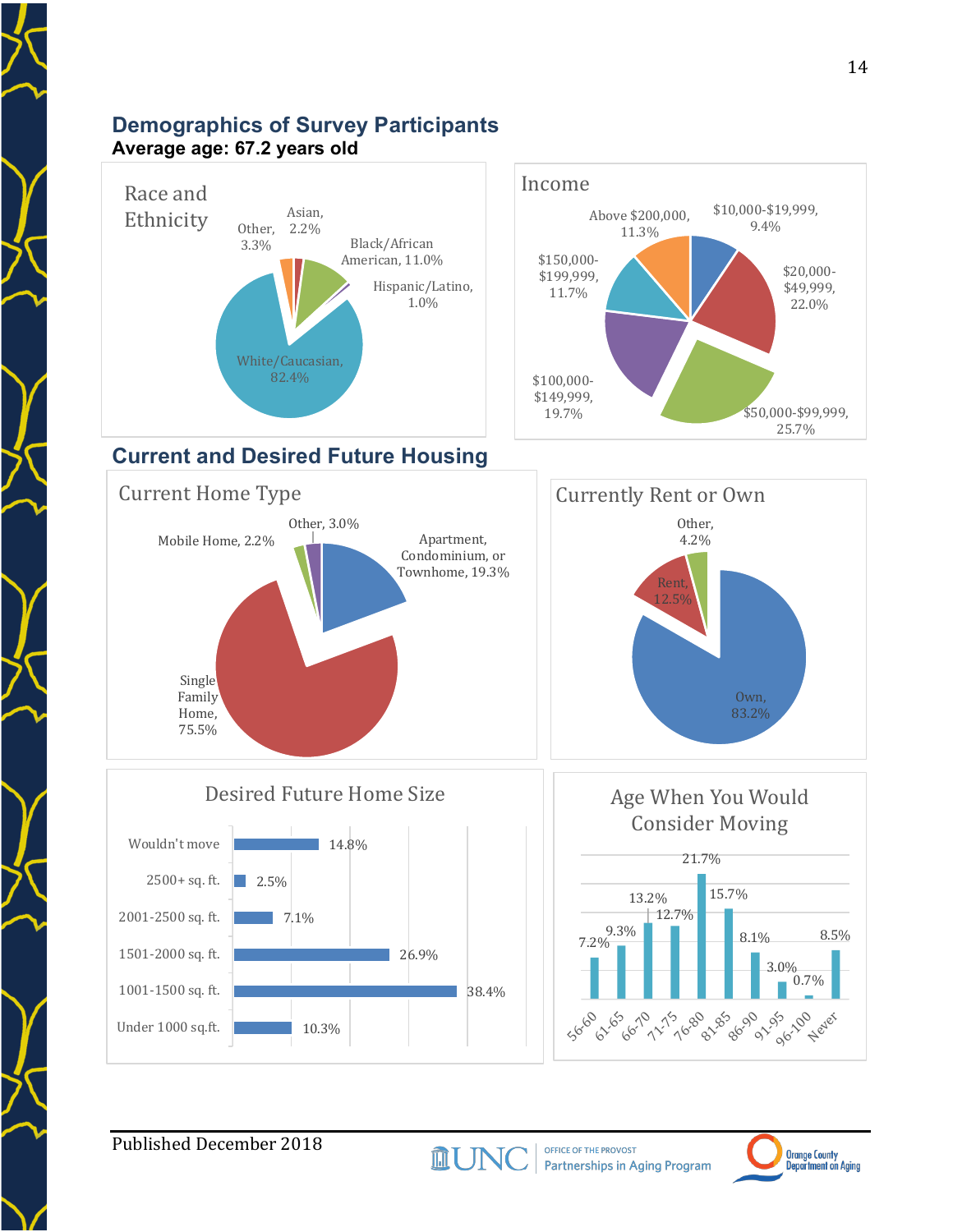



## **Discussions and Focus Groups**

To expand the survey results above, we gathered information from 93 people who participated in Aging in Community post-presentation discussions and 29 County residents who met for a 4 hour "deep dive" into their future housing. The comments outlining participants housing preferences grouped naturally into four categories; 1) Housing Design, 2) Landscape Design, 3) Social and Care Features, and 4) Community Features. Under each category below, we have ordered the features of importance from high to low based on how frequently they were cited.

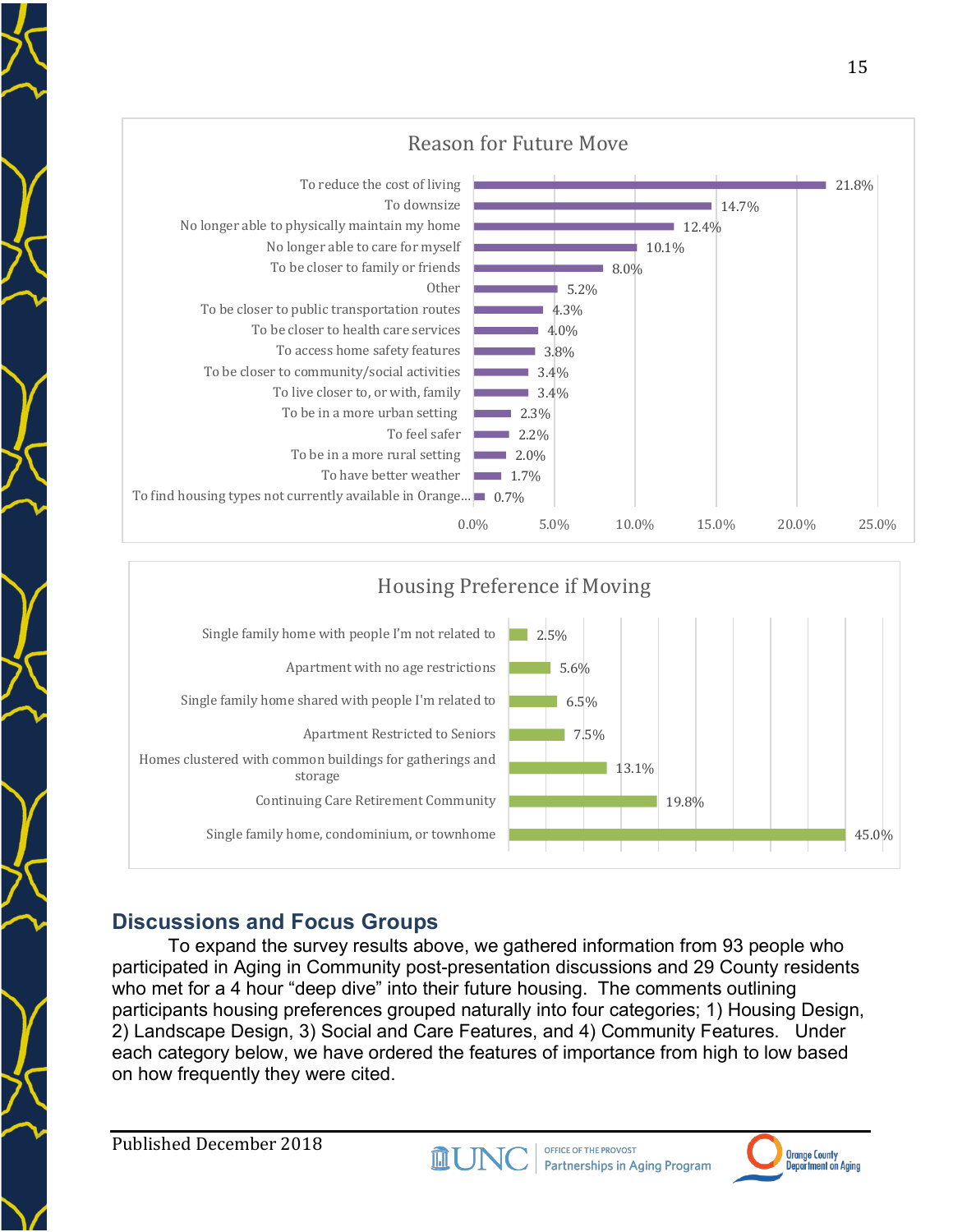|                | <b>Housing Design</b>                                                                                                                                                                                                                                                                                                                                                                                                                         | Landscape Design                                                                                                                                                        |
|----------------|-----------------------------------------------------------------------------------------------------------------------------------------------------------------------------------------------------------------------------------------------------------------------------------------------------------------------------------------------------------------------------------------------------------------------------------------------|-------------------------------------------------------------------------------------------------------------------------------------------------------------------------|
| 2.<br>3.       | 1. One level on ground - no steps<br>Accessible with universal design features<br>Energy efficient (solar)<br>4. Low maintenance                                                                                                                                                                                                                                                                                                              | 1. Natural beauty that<br>includes trees, plants,<br>flowers, parks, courtyards,<br>gardens, hiking and biking<br>trails<br>2. Walkability/paths                        |
|                | <b>Social and Care Features</b>                                                                                                                                                                                                                                                                                                                                                                                                               | <b>Community Features</b>                                                                                                                                               |
| 3.<br>5.<br>6. | 1. Sharing learning opportunities for creative endeavors<br>such as music, art, crafts, dancing, games,<br>entertainment, support groups (also, participation in<br>religious and cultural activities)<br>2. Multi-generational<br>People that know and care about me<br>4. Proximity to health, housekeeping, maintenance,<br>and transportation services<br>Multi-cultural<br>Opportunities to provide help: care teams, volunteer<br>corps | 1. Private areas for quiet -<br>meditation<br>2. Common areas with space<br>to gather, prepare, and<br>share food<br>3. Public transportation<br>4. Exercise facilities |

#### **Survey Summary**

From the results shown above we see that people want to live in single story structures that include universal design features, are energy efficient, and require little maintenance. Living in a natural environment that promotes social engagement and physical activity is preferred. Opportunities to be involved with members of all generations are important. Finally, people seem to prefer to live in a community that offers common spaces for gathering, quiet areas for contemplation, and access to public transportation.

## **CONCLUSION**

This report serves as a call to action for our community, the Aging Board, and County government. We ask, "What kind of senior housing should Orange County invest in or encourage development of? More of the same? Promote something different? Orange County does not have enough dedicated housing to accommodate our current population of seniors, particularly those with middle incomes. Effective partnerships between Orange County Departments of Planning, Housing, and Transportation offer rich opportunities for innovation. Through public-private collaborations we can support our resident entrepreneurs, taxpayers, health service providers, developers, architects and builders in achieving the best possible housing outcomes for Orange County seniors.

**MUNO** 

OFFICE OF THE PROVOST

**Partnerships in Aging Program**